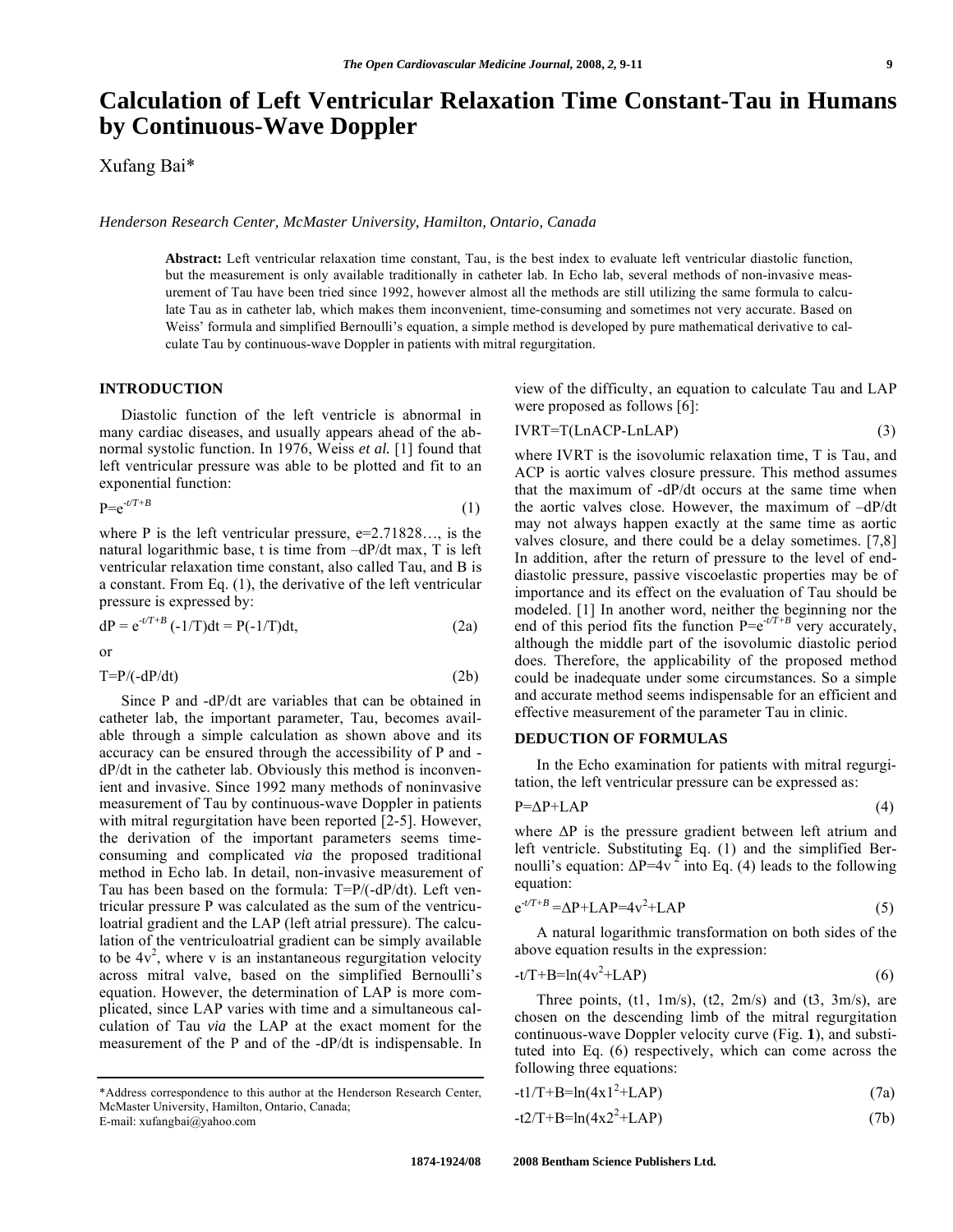#### **10** *The Open Cardiovascular Medicine Journal, 2008, Volume 2* **Xufang Bai** *Xufang Bai**Xufang Bai**Xufang Bai*

$$
-t3/T + B = \ln(4x3^2 + LAP)
$$
 (7c)

 From the difference comparison of Eqs. (7a) and (7b), we can find:

-(t1-t2)/T=ln(4x1<sup>2</sup> +LAP)-ln(4x2<sup>2</sup> +LAP) or: Tau= (t1-t2)/ln((16+LAP)/(4+LAP)) (8a)

Similarly,

$$
Tau = (t1-t3)/\ln((36+LAP)/(4+LAP))
$$
 (8b)

 From the above formulas (8a) and (8b), both Tau and LAP can be calculated after we measure two time intervals: (t1-t3) and (t1-t2). Fig. (**1**) shows how measurement is done.



**Fig. (1).** Schematic description of measurement of time intervals (t1-t3) and (t1-t2) on the descending limb of mitral regurgitation continuous-Doppler spectrum.

#### **ADVANTAGES OF OUR METHOD**

 The deduction based on Weiss' formula, simplified Bernoulli's equation and mathematical derivative makes the method almost universal. For calculation of Tau and LAP based on of Eq. (8a) and (8b), a simple computer program can be developed to make the calculation easier. The method is applicable to all patients with acceptable quality of mitral regurgitation spectra only if the application of the Weiss' formula and simplified Bernoulli's equation are acceptable.

#### **DERIVATION OF LAP**

 Calculation of the ratio of Eqs. (8a) and (8b) leads to the following equation:

$$
(t1-t3)/(t1-t2) = \ln((36+LAP)/(4+LAP))/\ln((16+LAP)/(4+LAP))
$$
\n(9)

from this equation we can draw the conclusion that LAP is determined by the ratio of  $(t1-t3)/(t1-t2)$  on the descending limb of mitral regurgitation continuous wave Doppler spectrum. (Fig. 2) Interestingly, when  $(t1-t3)/(t1-t2)=2$  is considered, or t2 is in the middle of t1 and t3 in terms of time, from Eq.  $(9)$ , we can find the corresponding result, LAP=14 mmHg. Further study about this relationship between (t1 t3)/(t1-t2) and LAP and must be very exciting and fruitful.

#### **DERIVATION OF TAU=1.2(T1-T3) FOR MOST CIR-CUMSTANCES**

From Eq. (8b) Tau=  $(t1-t3)/\ln((36+LAP)/(4+LAP))$ , we have:

$$
Tau/(t1-t3)=1/ln((36+LAP)/(4+LAP))
$$
 (10)



**Fig. (2).** The curve derived from Eq. (9) shows the relation of (t1  $t3)/(t1-t2)$  and LAP.

 To better understand the relation of LAP and Tau/(t1-t3), Fig. (**3**) is plotted based on Eq. (10).



**Fig. (3).** The curve derived from Eq. (10) shows the relation of Tau/ $(t1-t3)$  and LAP.

Further in detail, from Eq. (10), we have the following data (Table **1**), showing when LAP is around 19-22 mmHg, Tau/(t1-t3) is around 1.2, or Tau =  $1.2$  (t1-t3).

**Table 1. Some Data Derived from Eq. (10)** 

| $LAP$ (mmHg) | $Tau/(t1-t3)$ |
|--------------|---------------|
| 17           | 1.08          |
| 18           | 1.11          |
| 19           | 1.15          |
| 20           | 1.18          |
| 21           | 1.21          |
| 22           | 1.25          |
| 23           | 1.28          |
| 24           | 1.31          |

 It is seen that when LAP is around 19-22 mmHg, Tau/(t1-t3) is approximately to be 1.2. This could be true for most of the situations, because of the following aspects:

 (a). Normal LAP is around 5-15 mmHg. It reaches its maximum just after aortic valve closes and isovolumic diastolic period starts. Shortly after this period, we have the maximum of –dP/dt and will measure the LAP for the calculation of Tau. When mitral regurgitation happens, there